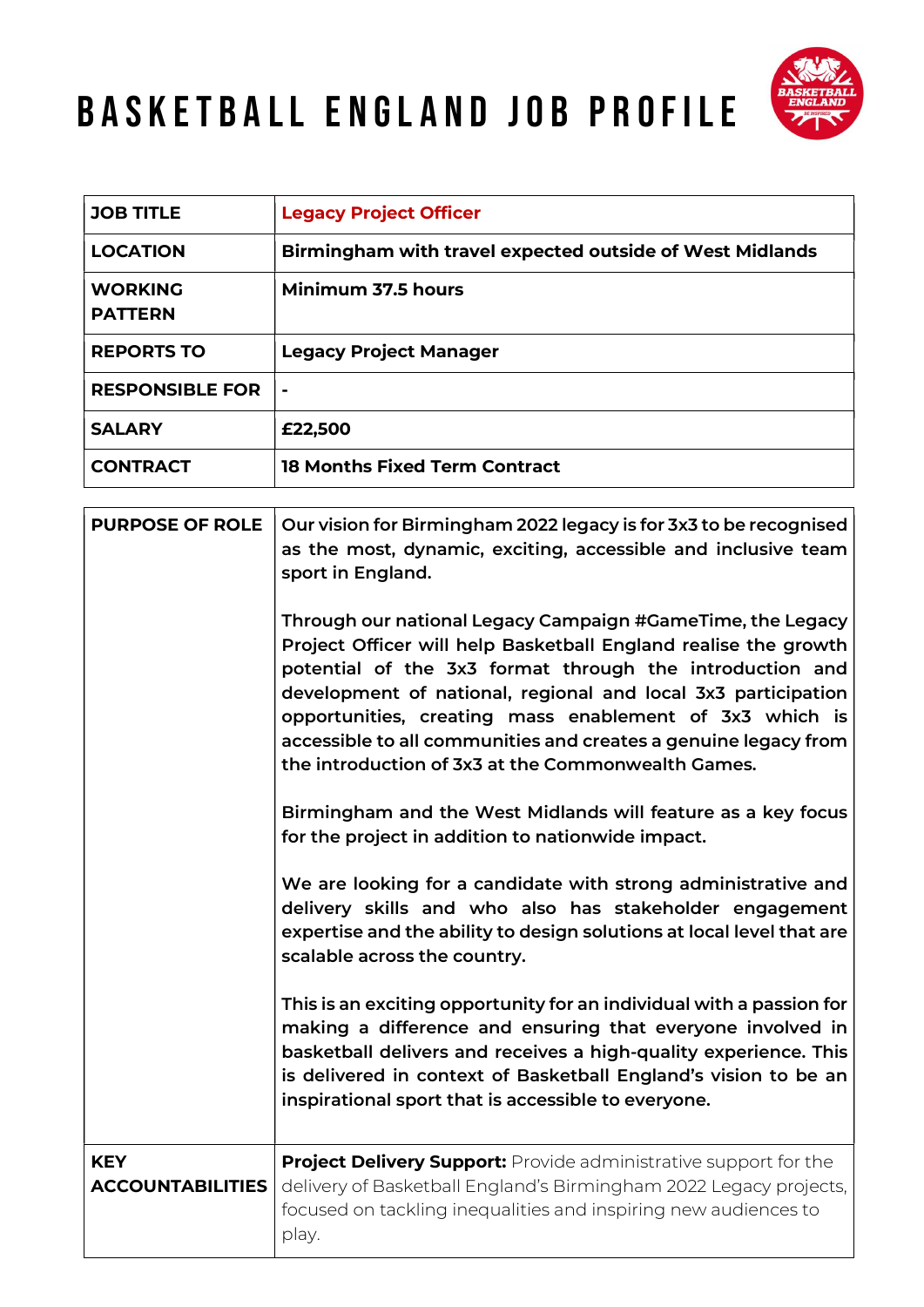|                                               | <b>Project Administration:</b> Support administrative responsibilities<br>relating to the delivery of 3x3 projects and events to raise interest<br>and participation in the game for players, officials, fans and<br>followers as well as those in related fields such as announcers, and<br>entertainers - bringing the whole community together. |
|-----------------------------------------------|----------------------------------------------------------------------------------------------------------------------------------------------------------------------------------------------------------------------------------------------------------------------------------------------------------------------------------------------------|
|                                               | <b>Manage Data Quality:</b> Capture and interpret data from a range of<br>sources and communicate across different departments.                                                                                                                                                                                                                    |
|                                               | <b>Relationship Support:</b> Support the customer journey for<br>participants, delivery partners and other key stakeholders for the<br>identified programmes, ensuring delivery partners and activators<br>have the tools needed to provide a great playing experience for all.                                                                    |
|                                               | <b>Programme Co-ordination:</b> coordinating the planning,<br>implementation, and monitoring of the identified legacy<br>programmes.                                                                                                                                                                                                               |
|                                               | <b>Digital Support:</b> Utilising FIBA 3x3 tournament organiser and<br>encouraging FIBA 3x3 player profiles as part of 3x3 digital platform<br>and engagement.                                                                                                                                                                                     |
|                                               | <b>Monitoring &amp; Evaluation:</b> Providing admin support to monitor,<br>report and track activations, participation and other KPI's.                                                                                                                                                                                                            |
| <b>OPERATIONAL</b><br><b>ACCOUNTABILITIES</b> | <b>Community Engagement:</b> Support community partners and<br>clubs, with a focus on increasing participation and tackling<br>inequalities.                                                                                                                                                                                                       |
|                                               | Supporting community partners, clubs and regions to upskill<br>coaches, officials and other volunteers to support sustainable<br>growth within basketball.                                                                                                                                                                                         |
|                                               | <b>Service Delivery:</b> To co-ordinate the operational delivery of<br>required services ensuring they are effective and fit for purpose to<br>deliver our projects and programmes successfully, enabling<br>partners to be part of this where relevant.                                                                                           |
|                                               | <b>Communications:</b> Supporting the delivery of frequent key<br>messages and ongoing communications with all internal and<br>external communications across all partners.                                                                                                                                                                        |
|                                               | Marketing Support: To provide briefs and quality information<br>to support the required campaign, marketing, communications<br>and PR for the portfolio of legacy projects, programmes and                                                                                                                                                         |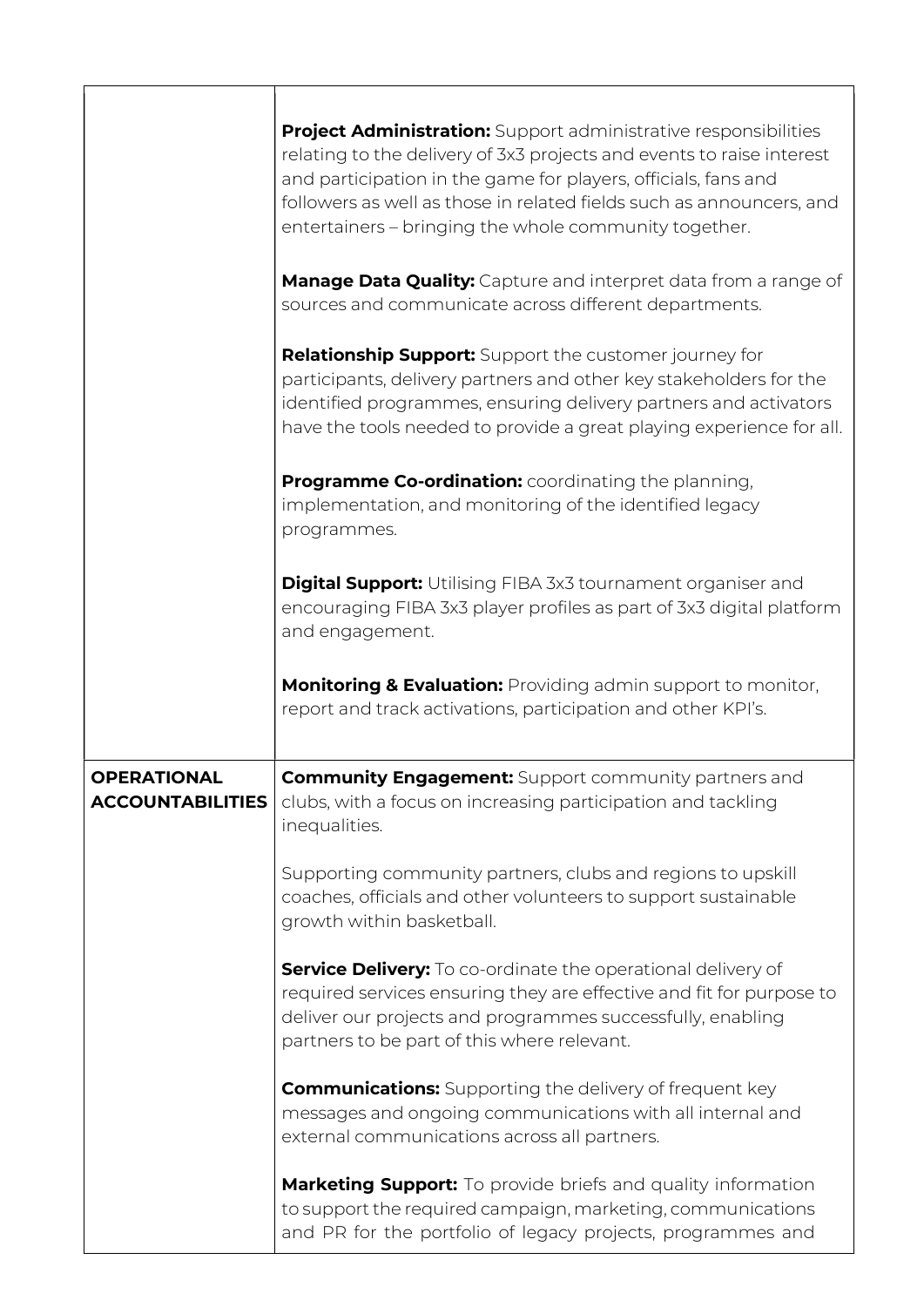| related events.                                                                                                                                                                                                                                                                                                |
|----------------------------------------------------------------------------------------------------------------------------------------------------------------------------------------------------------------------------------------------------------------------------------------------------------------|
| <b>Build relationships:</b> Collaborate with key partners and local<br>communities to maximise project delivery.                                                                                                                                                                                               |
| <b>Insight &amp; Development:</b> Support the implementation and<br>management of data collection through Basketball England<br>platforms to maximise learning and understanding to inform<br>future delivery                                                                                                  |
| <b>Service Delivery:</b> To co-ordinate the operational delivery of<br>required services ensuring they are effective and fit for purpose to<br>deliver our programmes successfully, enabling partners to be part<br>of this where relevant                                                                     |
| <b>Governance, Risk &amp; Compliance:</b> Abide by all of Basketball<br>England's rules, regulations and policies (Including but not limited<br>to, Equal Opportunities & Equity Policy; Safeguarding Policy; Code<br>of Ethics & Conduct; Anti-Doping, Anti-Betting, Anti-Corruption<br>and Confidentiality). |
| <b>Other duties:</b> Any other duties as required by the line manager<br>that are commensurate with the grade.                                                                                                                                                                                                 |

## ROLE REQUIREMENTS

| <b>EXPERIENCE,</b>                      | <b>Qualifications:</b>                                                                                                                                                                                                                                                                                                                                                                                                                                                                                                                                                                                                                                                                                                                                                                                                                               |
|-----------------------------------------|------------------------------------------------------------------------------------------------------------------------------------------------------------------------------------------------------------------------------------------------------------------------------------------------------------------------------------------------------------------------------------------------------------------------------------------------------------------------------------------------------------------------------------------------------------------------------------------------------------------------------------------------------------------------------------------------------------------------------------------------------------------------------------------------------------------------------------------------------|
| <b>KNOWLEDGE &amp;</b><br><b>SKILLS</b> | Previous work experience in a relevant, related field.                                                                                                                                                                                                                                                                                                                                                                                                                                                                                                                                                                                                                                                                                                                                                                                               |
|                                         | <b>Experience:</b>                                                                                                                                                                                                                                                                                                                                                                                                                                                                                                                                                                                                                                                                                                                                                                                                                                   |
|                                         | Demonstrable experience of:                                                                                                                                                                                                                                                                                                                                                                                                                                                                                                                                                                                                                                                                                                                                                                                                                          |
|                                         | ✔ Experience of providing a customer focused administrative<br>service, managing customer/stakeholder enquiries.<br>$\checkmark$ Project Support: experience supporting the development of<br>participation initiatives.<br>$\checkmark$ Ability to work effectively independently and<br>collaboratively, on projects and as part of a team, handling<br>several projects simultaneously, ensuring deadlines are<br>met and accuracy is maintained.<br>$\checkmark$ 3x3 Knowledge and understanding: An understanding of the<br>3x3 format and culture.<br>$\checkmark$ Ability to effectively manage relations with a variety of<br>stakeholders both internal and external to Basketball England.<br>$\checkmark$ Good oral and written communication skills, with good attention<br>to detail and experience of dealing with customers either by |